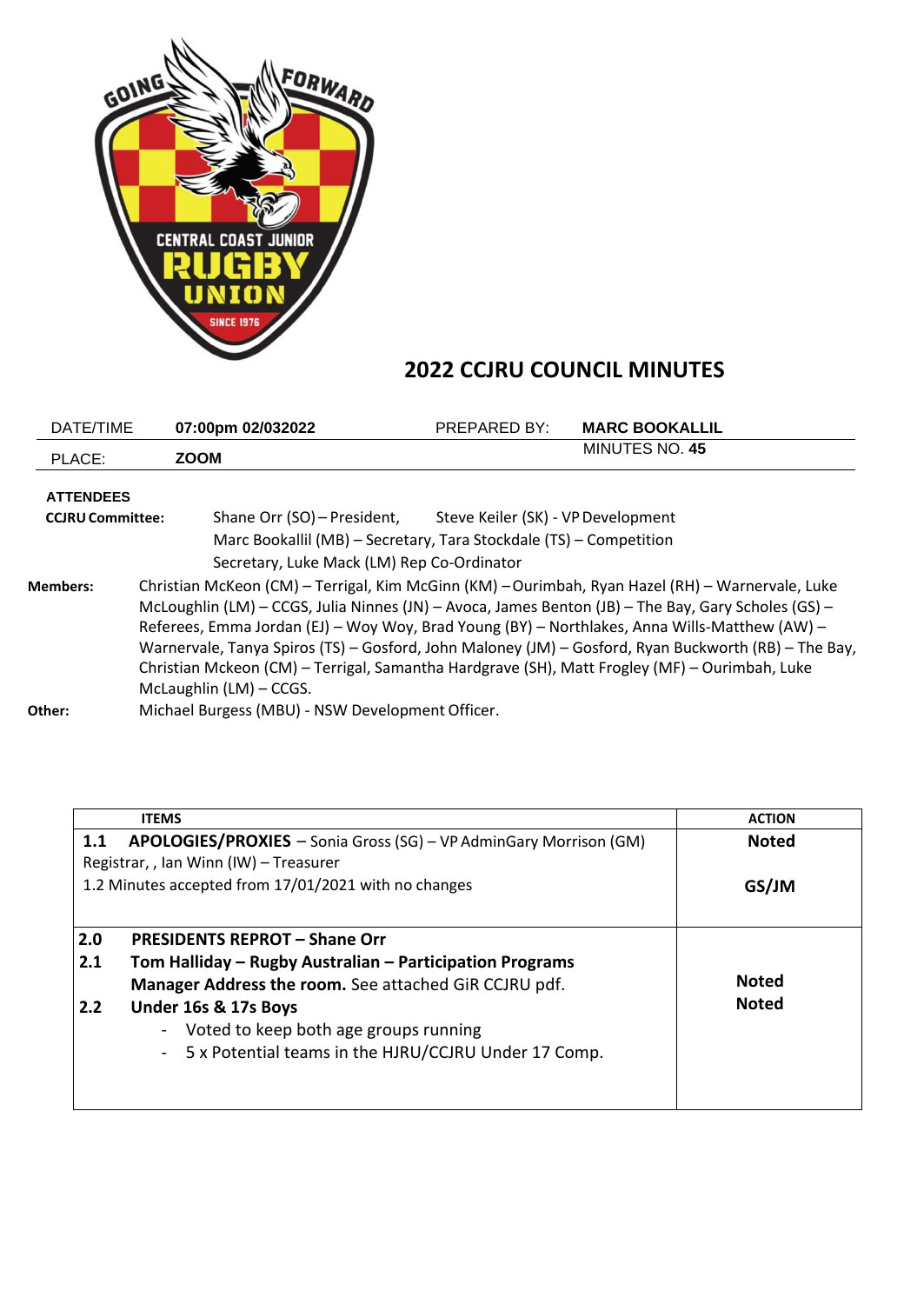| 3.0 VICE PRESIDENT DEVELOPMENT REPORT - Steve Keiler<br>3.1 Funding approval for 20 x Level 1 Course offered to Clubs -<br>27/03/2022, to be held at Central Coast Sports College                                                                                                        | <b>Noted</b><br><b>Noted</b>                                                                                                                                                                                       |                                                                                                                                  |              |  |  |  |  |
|------------------------------------------------------------------------------------------------------------------------------------------------------------------------------------------------------------------------------------------------------------------------------------------|--------------------------------------------------------------------------------------------------------------------------------------------------------------------------------------------------------------------|----------------------------------------------------------------------------------------------------------------------------------|--------------|--|--|--|--|
| 3.2 Level 2 Course to be advise                                                                                                                                                                                                                                                          |                                                                                                                                                                                                                    |                                                                                                                                  |              |  |  |  |  |
|                                                                                                                                                                                                                                                                                          | 3.3 Please vote for Local Sports Grants                                                                                                                                                                            |                                                                                                                                  |              |  |  |  |  |
|                                                                                                                                                                                                                                                                                          | revert to previous version. CCJRU to lodge appeal.                                                                                                                                                                 | 3.4 Under 7s Trial Law rejected by Australian Rugby. Central Coast must                                                          | <b>Noted</b> |  |  |  |  |
|                                                                                                                                                                                                                                                                                          | 3.5 Various discussions were had around Girls Rugby and dispensations. It<br>was decided to hold a girls forum in the coming weeks - See attached age<br>grade dispensations and size for age guidelines - RA pdf. |                                                                                                                                  |              |  |  |  |  |
| 3.6 CCJRU 2022 Competition Rules - see attached pdf<br>3.6 2022 Referee Payments:<br>For the CCJRU Competition - Ages U7-U13, Referees are paid via the Home Team                                                                                                                        | <b>Noted</b>                                                                                                                                                                                                       |                                                                                                                                  |              |  |  |  |  |
| canteen as follows:                                                                                                                                                                                                                                                                      |                                                                                                                                                                                                                    |                                                                                                                                  |              |  |  |  |  |
| Age                                                                                                                                                                                                                                                                                      | Payment                                                                                                                                                                                                            |                                                                                                                                  |              |  |  |  |  |
| U7                                                                                                                                                                                                                                                                                       | \$0                                                                                                                                                                                                                |                                                                                                                                  |              |  |  |  |  |
| U8/U9/U10                                                                                                                                                                                                                                                                                | \$15                                                                                                                                                                                                               |                                                                                                                                  |              |  |  |  |  |
| U11/U12/U13                                                                                                                                                                                                                                                                              | \$20                                                                                                                                                                                                               |                                                                                                                                  |              |  |  |  |  |
| Age                                                                                                                                                                                                                                                                                      | Payment                                                                                                                                                                                                            |                                                                                                                                  |              |  |  |  |  |
|                                                                                                                                                                                                                                                                                          | \$120 per game (\$60 paid by both the home and away                                                                                                                                                                |                                                                                                                                  |              |  |  |  |  |
| U16/U17/U18                                                                                                                                                                                                                                                                              | team)<br>\$70 per game (\$35 paid by both the home and away                                                                                                                                                        |                                                                                                                                  |              |  |  |  |  |
| U14/U15                                                                                                                                                                                                                                                                                  | team)                                                                                                                                                                                                              |                                                                                                                                  |              |  |  |  |  |
| Please note:<br>1. The CCJRU Board will be assisting CCJRU Clubs with the Higher Payment for<br>the merged competition for 2022. After this year, this will be a club's liability.<br>2. Please see attached Central Coast Referee Development pdf.<br>4.0 VP ADMIN REPORT - Sonia Gross |                                                                                                                                                                                                                    |                                                                                                                                  |              |  |  |  |  |
| No report                                                                                                                                                                                                                                                                                | <b>Noted</b>                                                                                                                                                                                                       |                                                                                                                                  |              |  |  |  |  |
|                                                                                                                                                                                                                                                                                          |                                                                                                                                                                                                                    |                                                                                                                                  |              |  |  |  |  |
| 5.1 Website                                                                                                                                                                                                                                                                              | 5.0 SECRETARY REPORT - Marc Bookallil<br>updated<br>with                                                                                                                                                           | Events<br>Calendar                                                                                                               | <b>Noted</b> |  |  |  |  |
|                                                                                                                                                                                                                                                                                          |                                                                                                                                                                                                                    | https://ccjru.com.au/meetings-calendar/#start_date=2022-06-01<br>5.2 Digital Marketing Campaign commenced for Ourimbah, The Bay, | <b>Noted</b> |  |  |  |  |
| Northlakes and Wavernvale.                                                                                                                                                                                                                                                               |                                                                                                                                                                                                                    | 5.3 Wavernvale requested editable artwork – MB to follow up.                                                                     | <b>Noted</b> |  |  |  |  |